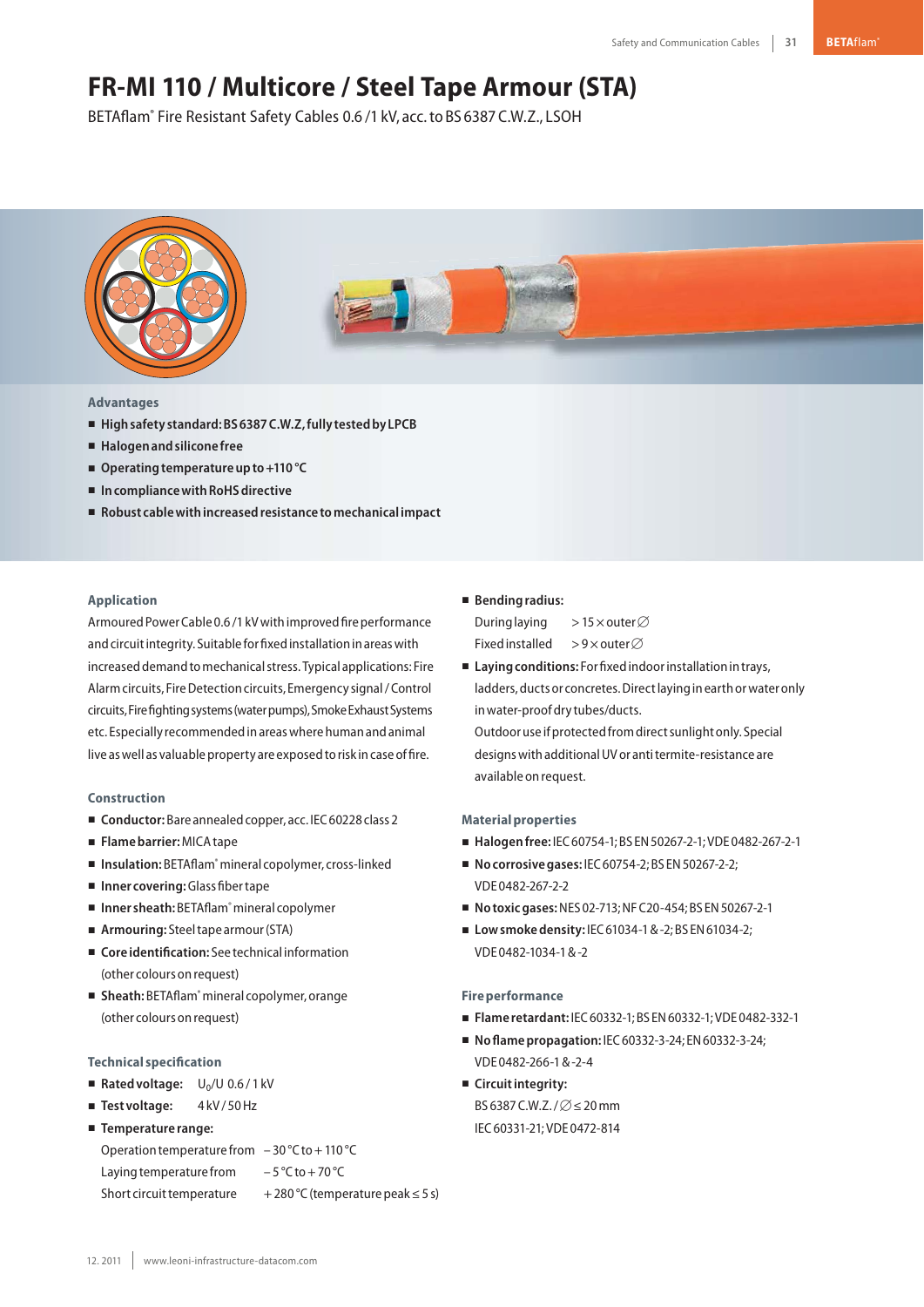| Cross           | Partno.          | Number                 | Conductor                          | Nominal               | Nominal              | Nominal             | Nominal           | Approx.      | Current Rating <sup>1</sup> |                                           | AC Voltage Drop |                        | <b>Fire Load</b> |
|-----------------|------------------|------------------------|------------------------------------|-----------------------|----------------------|---------------------|-------------------|--------------|-----------------------------|-------------------------------------------|-----------------|------------------------|------------------|
| section         |                  | of cores               | stranding                          | diameter<br>under STA | diameter<br>over STA | thickness<br>sheath | diameter<br>cable | weight       |                             | 1 phase <sup>2</sup> 3 phase <sup>2</sup> | 1 phase $^2$    | $3$ phase <sup>2</sup> |                  |
| mm <sup>2</sup> | <b>LSA</b>       |                        | $n \times \varnothing$ mm          | mm                    | $\varnothing$ mm     | mm                  | $\varnothing$ mm  | kg/km        | $\mathsf{A}$                | $\mathsf A$                               | mV/Am           | mV/Am                  | kWh/m            |
| 1.5             | 301924           | 2C                     | $7 \times 0.53$                    | 9.7                   | 10.5                 | 1.8                 | 14.1              | 390          | 26                          |                                           | 24.94           |                        | 0.68             |
| 1.5             | 301925           | $2C+E$                 | $7 \times 0.53$                    | 10.3                  | 11.1                 | 1.8                 | 14.7              | 419          | 26                          |                                           | 24.94           |                        | 0.71             |
| 1.5             | 301926           | 3C                     | $7 \times 0.53$                    | 10.3                  | 11.1                 | 1.8                 | 14.7              | 419          |                             | 23                                        |                 | 21.60                  | 0.71             |
| 1.5             | 301927           | $3C + E$               | $7 \times 0.53$                    | 11.2                  | 12.0                 | 1.8                 | 15.6              | 525          |                             | 23                                        |                 | 21.60                  | 0.88             |
| 1.5<br>1.5      | 301928<br>301929 | 4C<br>$4C + E$         | $7 \times 0.53$<br>$7\times 0.53$  | 11.2<br>12.4          | 12.0<br>13.2         | 1.8<br>1.8          | 15.6<br>16.8      | 525<br>568   |                             | 23                                        |                 | 21.60                  | 0.88<br>0.93     |
| 1.5             | 301930           | $6C + E$               | $7 \times 0.53$                    | 13.6                  | 14.4                 | 1.8                 | 18.0              | 665          |                             |                                           |                 |                        | 1.05             |
| 1.5             | 301931           | $9C + E$               | $7 \times 0.53$                    | 17.7                  | 18.5                 | 1.8                 | 22.1              | 985          |                             |                                           |                 |                        | 1.56             |
| 1.5             | Ø                | $13C + E$              | $7\times 0.53$                     | 19.0                  | 19.8                 | 1.8                 | 23.4              | 1112         |                             |                                           |                 |                        | 1.68             |
| 1.5             | Ø                | $18C + E$              | $7\times 0.53$                     | 21.3                  | 22.1                 | 1.8                 | 25.7              | 1373         |                             |                                           |                 |                        | 2.03             |
| 1.5             | Ø                | $20C + E$              | $7\times 0.53$                     | 22.7                  | 23.5                 | 1.8                 | 27.1              | 1521         |                             |                                           |                 |                        | 2.24             |
| 1.5             | Ø                | $23C + E$              | $7\times 0.53$                     | 24.7                  | 25.5                 | 1.8                 | 29.1              | 1715         |                             |                                           |                 |                        | 2.52             |
| 1.5<br>1.5      | Ø<br>Ø           | $32C + E$<br>$40C + E$ | $7 \times 0.53$<br>$7 \times 0.53$ | 27.7<br>32.4          | 28.5<br>33.2         | 1.8<br>1.8          | 32.1<br>36.8      | 2148<br>2770 |                             |                                           |                 |                        | 3.07<br>3.95     |
|                 |                  |                        |                                    |                       |                      |                     |                   |              |                             |                                           |                 |                        |                  |
| 2.5             | 301932           | 2C                     | $7\times0.68$                      | 10.9                  | 11.7                 | 1.8                 | 15.3              | 468          | 36                          |                                           | 15.36           |                        | 0.79             |
| 2.5             | 301933           | $2C+E$                 | $7\times0.68$                      | 11.5                  | 12.3                 | 1.8                 | 15.9              | 498          | 36                          |                                           | 15.36           |                        | 0.81             |
| 2.5             | 301934           | 3C                     | $7\times0.68$                      | 11.5                  | 12.3                 | 1.8                 | 15.9              | 498          |                             | 32                                        |                 | 13.30                  | 0.81             |
| 2.5             | 301935           | $3C + E$               | $7\times0.68$                      | 12.9                  | 13.7                 | 1.8                 | 17.3              | 604          |                             | 32                                        |                 | 13.30                  | 0.96             |
| 2.5             | 301936           | 4C                     | $7\times0.68$                      | 12.9                  | 13.7                 | 1.8                 | 17.3              | 604          |                             | 32                                        |                 | 13.30                  | 0.96             |
| 2.5<br>2.5      | 301937<br>Ø      | $4C + E$<br>$6C + E$   | $7\times0.68$<br>$7\times0.68$     | 14.1<br>15.5          | 14.9<br>16.3         | 1.8<br>1.8          | 18.5<br>19.9      | 710<br>879   |                             |                                           |                 |                        | 1.10<br>1.33     |
| 2.5             | Ø                | $9C + E$               | $7\times0.68$                      | 20.6                  | 21.4                 | 1.8                 | 25.0              | 1286         |                             |                                           |                 |                        | 1.94             |
| 2.5             | Ø                | $15C + E$              | $7\times0.68$                      | 23.0                  | 23.8                 | 1.8                 | 27.4              | 1606         |                             |                                           |                 |                        | 2.26             |
| 2.5             | Ø                | $20C + E$              | $7 \times 0.68$                    | 26.0                  | 26.8                 | 1.8                 | 30.4              | 1987         |                             |                                           |                 |                        | 2.74             |
|                 |                  |                        |                                    |                       |                      |                     |                   |              |                             |                                           |                 |                        |                  |
| 4               | 301938           | 2C                     | $7\times0.85$                      | 12.4                  | 13.2                 | 1.8                 | 16.8              | 573          | 49                          |                                           | 9.64            |                        | 0.94             |
| 4<br>4          | 301939<br>301940 | $2C+E$<br>3C           | $7\times0.85$<br>$7\times 0.85$    | 13.1<br>13.1          | 13.9<br>13.9         | 1.8<br>1.8          | 17.5<br>17.5      | 614<br>614   | 49                          | 42                                        | 9.64            | 8.34                   | 0.94<br>0.94     |
| 4               | 301941           | $3C+E$                 | $7 \times 0.85$                    | 14.6                  | 15.4                 | 1.8                 | 19.0              | 747          |                             | 42                                        |                 | 8.34                   | 1.12             |
| 4               | 301942           | 4C                     | $7 \times 0.85$                    | 14.6                  | 15.4                 | 1.8                 | 19.0              | 747          |                             | 42                                        |                 | 8.34                   | 1.12             |
| 4               | Ø                | $4C + E$               | $7 \times 0.85$                    | 16.2                  | 17.0                 | 1.8                 | 20.6              | 895          |                             |                                           |                 |                        | 1.32             |
| 4               | Ø                | $6C + E$               | $7 \times 0.85$                    | 17.8                  | 18.6                 | 1.8                 | 22.2              | 1070         |                             |                                           |                 |                        | 1.51             |
|                 |                  |                        |                                    |                       |                      |                     |                   |              |                             |                                           |                 |                        |                  |
| 6               | Ø                | 2C                     | $7 \times 1.04$                    | 13.9                  | 14.7                 | 1.8                 | 18.3              | 692          | 63                          |                                           | 6.60            |                        | 1.09             |
| 6<br>6          | Ø<br>301944      | $2C+E$<br>3C           | $7 \times 1.04$<br>$7 \times 1.04$ | 14.7<br>14.7          | 15.5<br>15.5         | 1.8<br>1.8          | 19.1<br>19.1      | 749<br>749   | 63                          | 54                                        | 6.60            | 5.63                   | 1.09<br>1.09     |
| 6               | 301945           | $3C + E$               | $7 \times 1.04$                    | 16.3                  | 17.1                 | 1.8                 | 20.7              | 915          |                             | 54                                        |                 | 5.63                   | 1.29             |
| 6               | 301946           | 4C                     | $7 \times 1.04$                    | 16.3                  | 17.1                 | 1.8                 | 20.7              | 915          |                             | 54                                        |                 | 5.63                   | 1.29             |
| 6               | Ø                | $4C + E$               | $7 \times 1.04$                    | 18.1                  | 18.9                 | 1.8                 | 22.5              | 1108         |                             |                                           |                 |                        | 1.55             |
|                 |                  |                        |                                    |                       |                      |                     |                   |              |                             |                                           |                 |                        |                  |
| 10              | Ø                | 2C                     | $7 \times 1.32$                    | 17.4                  | 18.2                 | 1.8                 | 21.8              | 1004         | 86                          |                                           | 3.95            |                        | 1.53             |
| 10<br>10        | Ø<br>301947      | $2C+E$<br>3C           | $7 \times 1.32$<br>$7 \times 1.32$ | 18.4<br>18.4          | 19.2<br>19.2         | 1.8<br>1.8          | 22.8<br>22.8      | 1162<br>1162 | 86                          | 75                                        | 3.95            | 3.42                   | 1.65<br>1.65     |
| 10              | 301948           | $3C + E$               | $7 \times 1.32$                    | 20.2                  | 21.0                 | 1.8                 | 24.6              | 1324         |                             | 75                                        |                 | 3.42                   | 1.79             |
| 10              | 301949           | 4C                     | $7 \times 1.32$                    | 20.2                  | 21.0                 | 1.8                 | 24.6              | 1324         |                             | 75                                        |                 | 3.42                   | 1.79             |
| 10              | 301950           | $4C + E$               | $7 \times 1.32$                    | 22.1                  | 22.9                 | 1.8                 | 26.5              | 1572         |                             |                                           |                 |                        | 2.08             |
|                 |                  |                        |                                    |                       |                      |                     |                   |              |                             |                                           |                 |                        |                  |
| 16              | Ø                | $2C+E$                 | $7 \times 1.72$                    | 20.4                  | 21.2                 | 1.8                 | 24.8              | 1444         | 115                         |                                           | 2.56            |                        | 1.87             |
| 16              | 301951           | $3C + E$               | $7 \times 1.72$                    | 22.3                  | 23.1                 | 1.8                 | 26.7              | 1660         |                             | 100                                       |                 | 2.21                   | 2.00             |
| 16<br>16        | 301952<br>Ø      | 4C<br>$4C + E$         | $7 \times 1.72$<br>$7 \times 1.72$ | 22.3<br>24.5          | 23.1<br>25.3         | 1.8<br>1.8          | 26.7<br>28.9      | 1660<br>1996 |                             | 100                                       |                 | 2.21                   | 2.00<br>2.35     |
|                 |                  |                        |                                    |                       |                      |                     |                   |              |                             |                                           |                 |                        |                  |
| 25              | Ø                | $2C+E$                 | $7 \times 2.15$                    | 23.6                  | 24.4                 | 1.8                 | 28.0              | 1940         | 149                         |                                           | 1.69            |                        | 2.31             |
| 25              | 301953           | $3C + E$               | $7 \times 2.15$                    | 26.2                  | 27.0                 | 1.8                 | 30.6              | 2392         |                             | 127                                       |                 | 1.46                   | 2.72             |
| 25              | 301954           | 4C                     | $7 \times 2.15$                    | 26.2                  | 27.0                 | 1.8                 | 30.6              | 2392         |                             | 127                                       |                 | 1.46                   | 2.72             |
| 25              | Ø                | $4C + E$               | $7 \times 2.15$                    | 29.0                  | 29.8                 | 1.8                 | 33.4              | 2768         |                             |                                           |                 |                        | 2.99             |
|                 |                  |                        |                                    |                       |                      |                     |                   |              |                             |                                           |                 |                        |                  |
| 35<br>35        | Ø<br>301955      | $2C + E$<br>$3C + E$   | $7 \times 2.52$<br>$7 \times 2.52$ | 26.1<br>29.1          | 26.9<br>29.9         | 1.8<br>1.8          | 30.5<br>33.5      | 2349<br>2948 | 185                         | 158                                       | 1.26            | 1.10                   | 2.59<br>3.11     |
| 35              | 301956           | 4C                     | $7 \times 2.52$                    | 29.1                  | 29.9                 | 1.8                 | 33.5              | 2948         |                             | 158                                       |                 | 1.10                   | 3.11             |
| 35              | Ø                | $4C + E$               | $7 \times 2.52$                    | 32.7                  | 33.5                 | 1.8                 | 37.1              | 3663         |                             |                                           |                 |                        | 3.83             |

 $\varnothing$  = On request 1 AC circuit, max. conductor temperature 90 °C

2 Opentray,touching